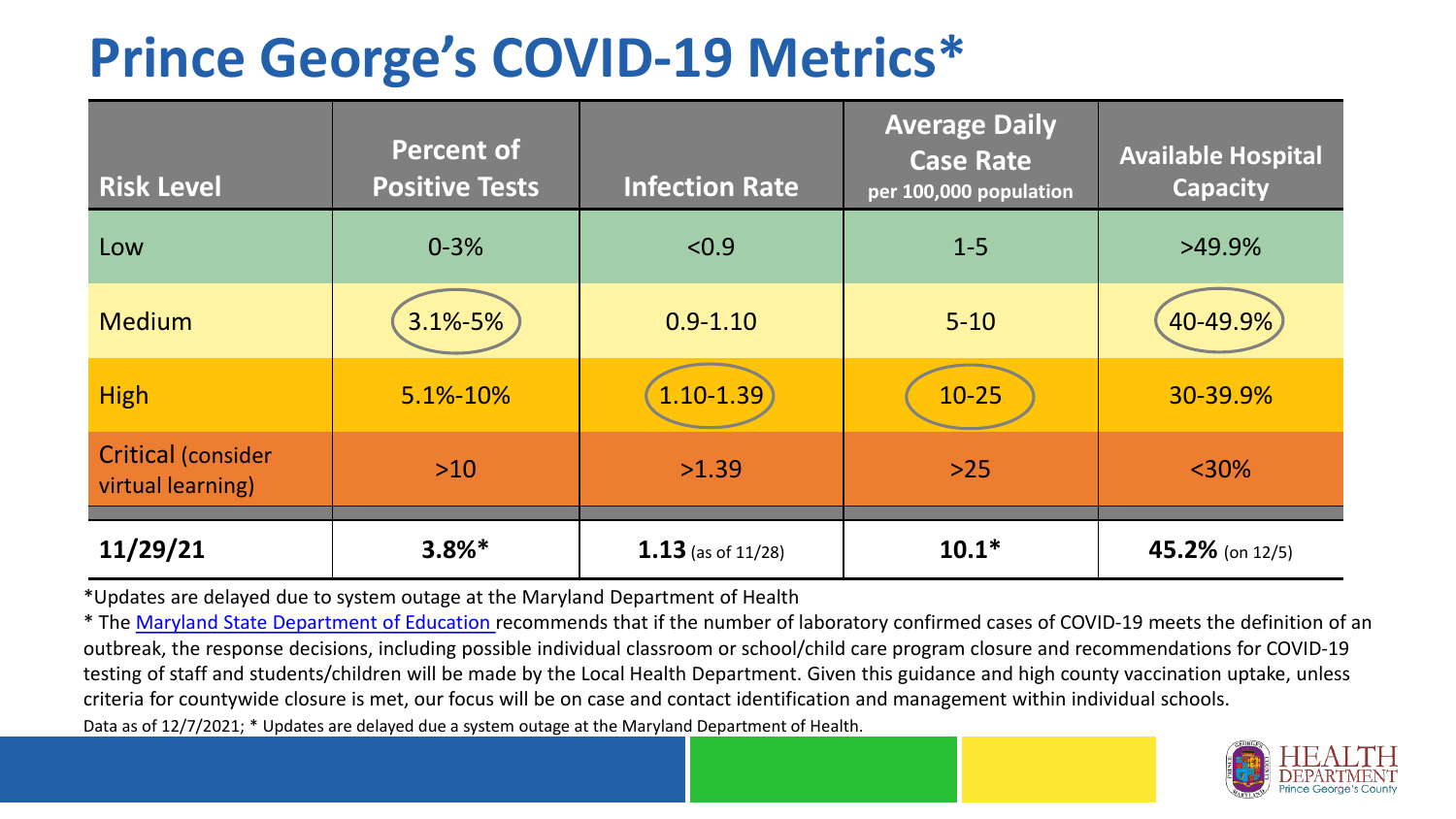# **COVID-19 Community Transmission and Vaccination**

Per the [CDC updated guidance for COVID-19 Prevention in K-12 Schools,](https://www.cdc.gov/coronavirus/2019-ncov/community/schools-childcare/k-12-guidance.html) vaccination is considered the leading prevention strategy for those who are eligible, and **Prince George's County exceeds the percentage of U.S. vaccinations for ages 12 and above**. The CDC also emphasizes using multiple prevention strategies together consistently, included universal indoor masking, as needed based on the level of community transmission and vaccine coverage.

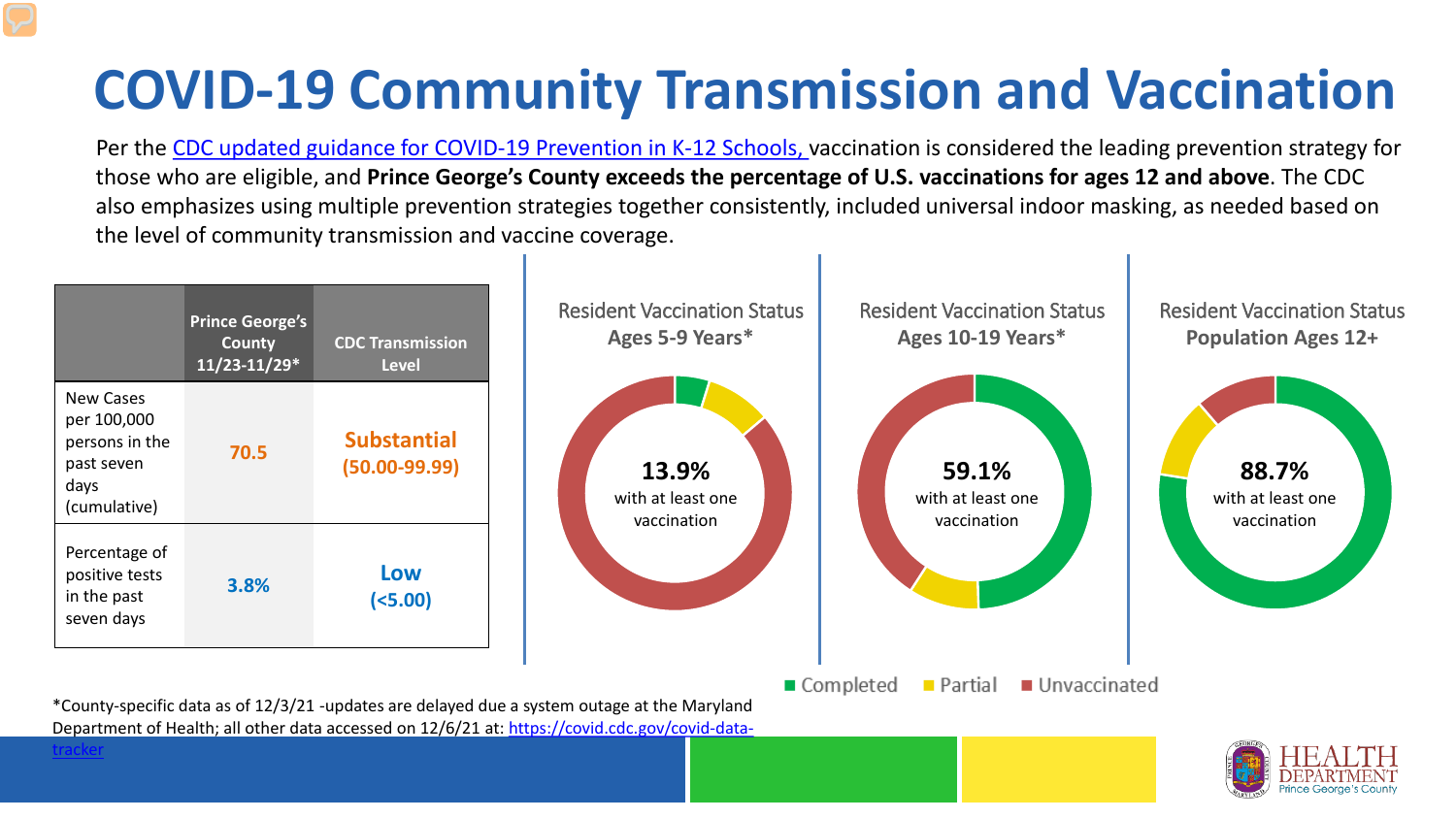### **Testing: Percent Positive** (past 7 days by test date)

The percent of tests returning as positive for county residents was 3.8% at the beginning of last week. Updates are delayed due a system outage at the Maryland Department of Health this week.

2.3% 2.2% 2.2% 2.2% 2.2% 2.2% 2.2% 2.2% 2.2% 2.2% 2.2% 2.2% 2.3% 2.3% 2.3% 2.4% 2.4% 2.4% 2.6% 2.6% 2.6% 2.7% 2.7% 2.7% 3.0% 3.1% 3.2% 3.2% 3.4% 3.8% 0.0% 0.5% 1.0% 1.5% 2.0% 2.5% 3.0% 3.5% 4.0% 31-Oct 1-Nov 2-Nov 3-Nov 4-Nov 5-Nov 6-Nov 7-Nov 8-Nov 9-Nov 10-Nov 11-Nov 12-Nov 13-Nov 14-Nov 15-Nov 16-Nov 17-Nov 18-Nov 19-Nov 20-Nov 21-Nov 22-Nov 23-Nov 24-Nov 25-Nov 26-Nov 27-Nov 28-Nov 29-Nov

**Percent of Positive COVID-19 Tests by Date Collected** (as of 12/3/2021)

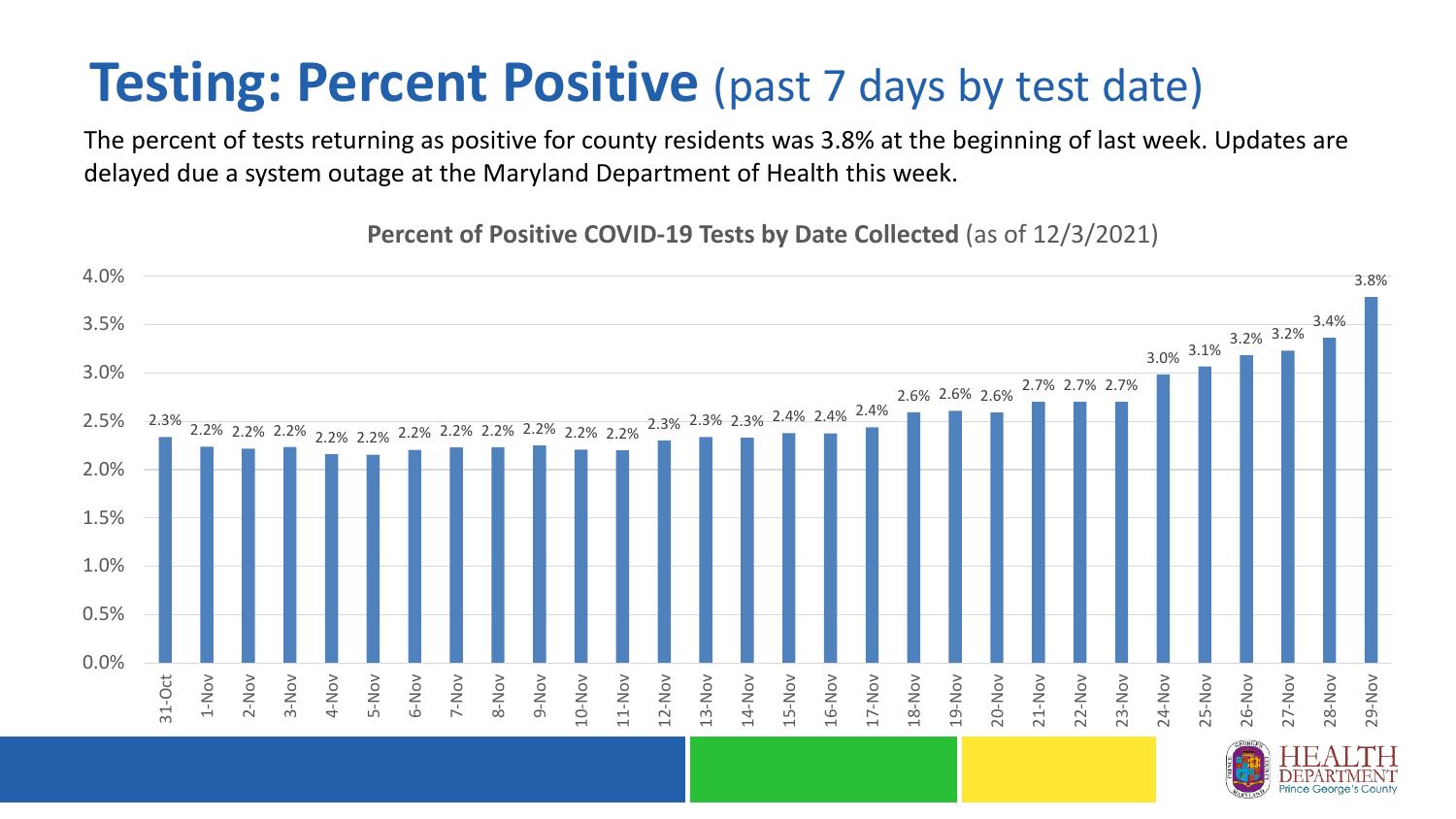## **Infection Rate for Prince George's County**



### **Estimated by ovidActNow.org**

Accessed 12/7/2021. Each data point is a 14-day weighted average. Presented as the most recent seven days of data as a dashed line, as data is often revised by states several days after reporting.

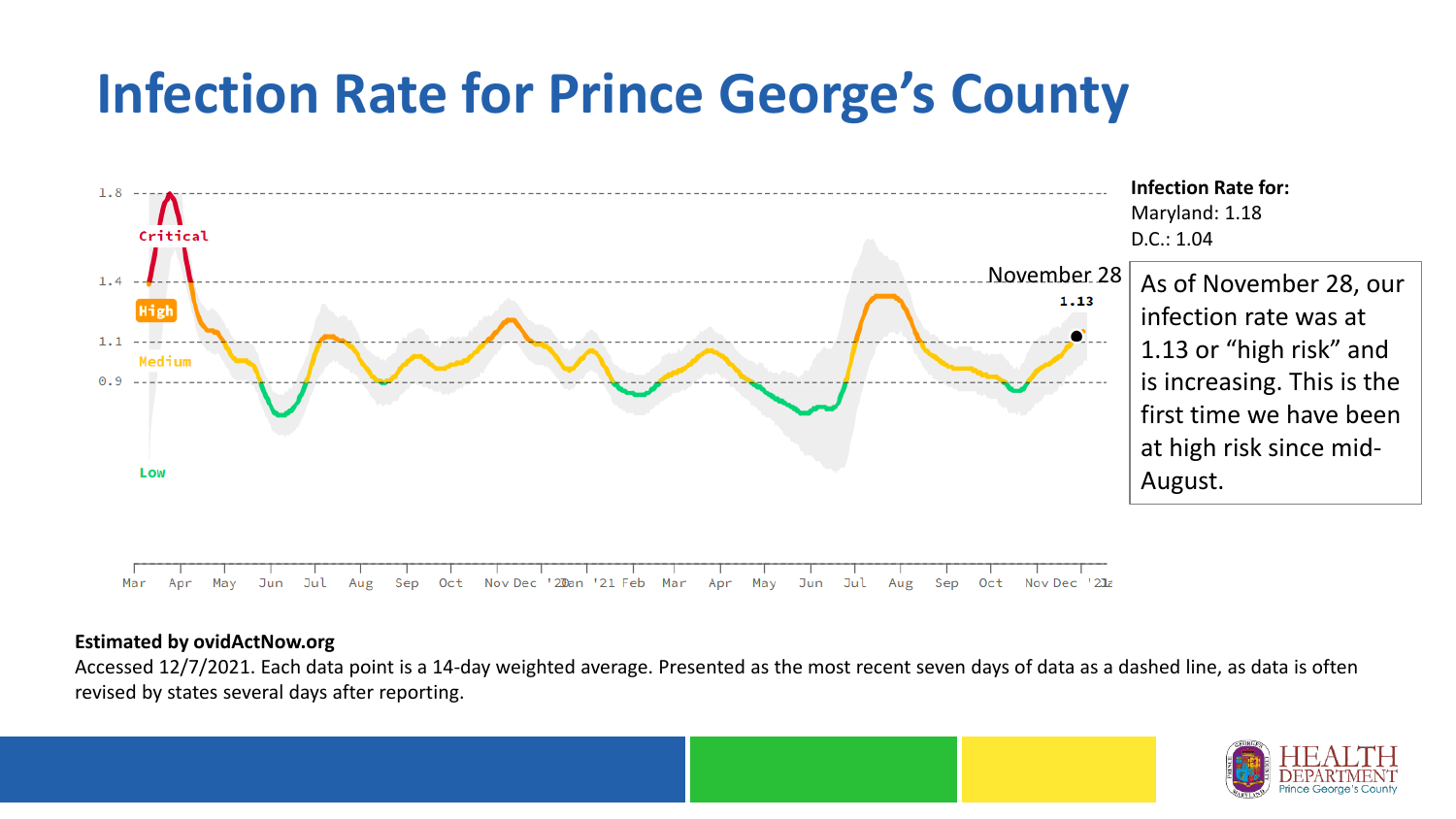### **Average Daily Case Rate** (7-day Average by test date)

**The daily case rate at the start of last week was 10.1 new cases per 100,000 resident.** With this increase we are back in high risk for the first time since mid-October. Updates are delayed due a system outage at the Maryland Department of Health this week.

**Average New COVID-19 Cases Per Day Per 100,000 Residents**



Data as of 12/3/2021